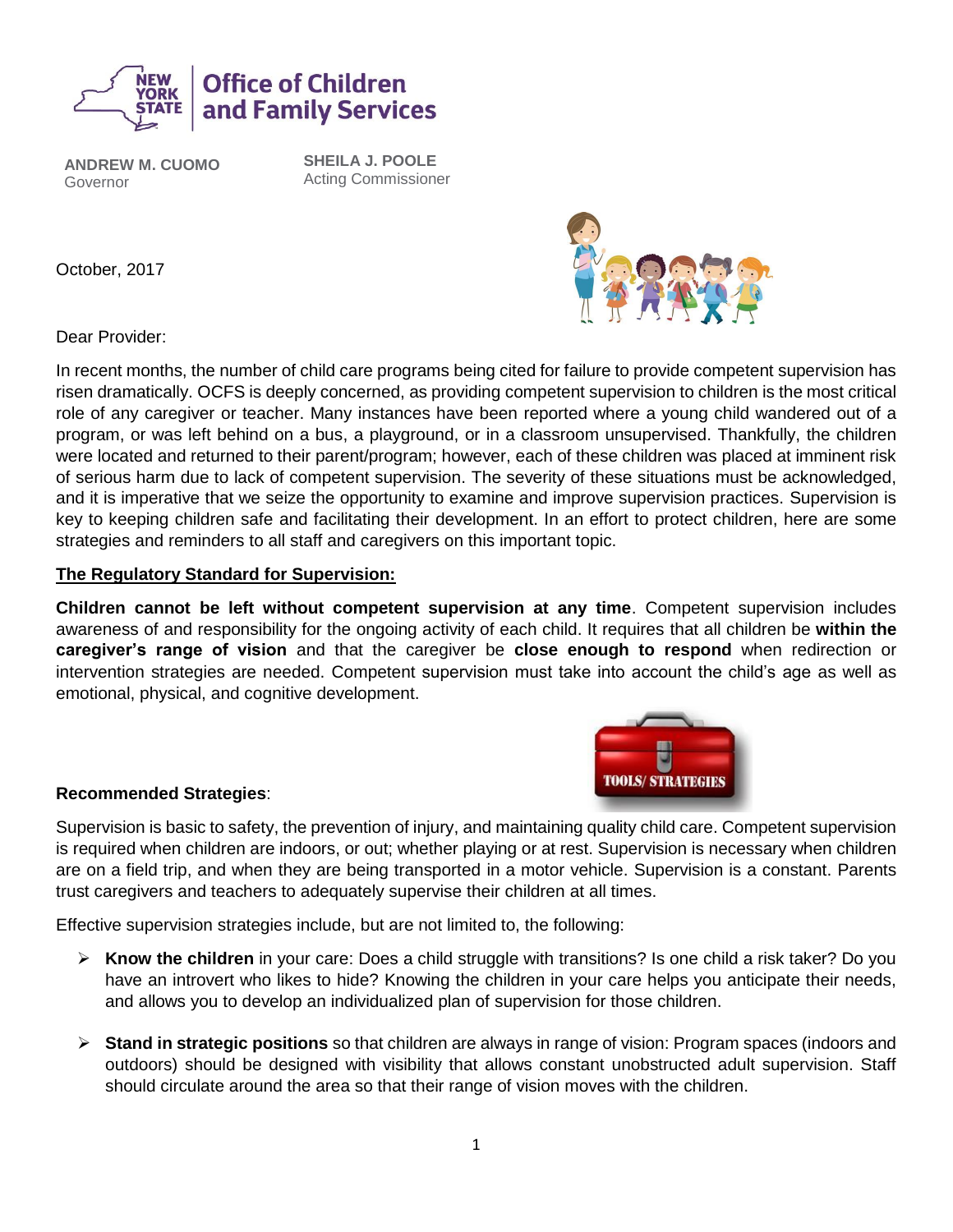- ➢ **On the move**: Supervision challenges most often occur during transition times, especially when the group moves from one area of the program to another. Establish and enforce simple safety rules. Consistent rules and procedures that are predictable help children feel safe and help the caregiver maintain structure. Remind young children and practice the rules around transition times. Older children can help develop the rules. This can include a procedure for lining up to leave or re-enter the program. Assign children a line partner ("a buddy") so they look for each other when lining up.
- ➢ **Changing of the guard**: Transitions are not limited to just the group's movement; they also occur when staff change within the room (breaks, change of shift, etc.). Develop a method by which all caregivers discuss attendance *before* taking responsibility for a group of children**. Caregivers must know who is in their care at all times.** Arrival and departure are other times that can be challenging for everyone. Parents and children often require staff attention. Sometimes a commotion increases the risk of lapses in supervision. It is critical that staff have a plan to maintain supervision of the children during times of increased activity.
- ➢ **Take attendance frequently**: Taking attendance is an ongoing process that continues throughout the day; it is not only recorded upon arrival/departure. The attendance should be updated whenever a child enters or leaves the group. There are many ways to record attendance. One option is form OCFS-6027, *Child Care Attendance Sheet - Seven Days.* Some programs have digital attendance systems.
	- **Name-to-face attendance** should be taken at regular intervals throughout the day, at every transition, and when leaving one area and arriving at another. Name-to-face attendance means saying the child's name aloud and then looking at the child's face. Simply counting heads can result in a mistake, as the same child may easily be counted twice. Regular attendance-taking accounts for the children presently in care and alerts the caregiver when a child is missing. If a child goes missing, the sooner the child is found, the better! Programs may use a reminder tone, or musical clock that sounds at timed intervals to remind staff to take attendance consistently throughout the day.
- ➢ **Have a plan**: Programs are required to establish a supervision plan. Programs should frequently review, revise, and train staff on supervision expectations, plans, and policies. The plan should include policies regarding staff refraining from activities that may distract them from maintaining competent supervision (e.g., cell phone use). Programs have the authority to prohibit staff from having electronic devices while they are working. For example, programs may require that staff leave their cell phone in the main office, or in their vehicle. Other distractions may include: social media usage, personal conversations with other staff, cleaning, administrative tasks, etc. Providers and directors should make a regular practice of checking that staff and caregivers remain focused on, and engaged with, the children.
- ➢ **Comply with regulation**: Section .8 of the regulations (for all modalities) addresses supervision of children. It is imperative your program remain in compliance at all times. Regulations require staff-to-child ratios and maximum group sizes to protect the safety of the children. Regulations are the *minimum* requirements a program must follow. There may be times when your program will need to increase the number of staff to properly supervise the children in your care. OCFS has developed an e-learning entitled *Supervision of Children* that is available to staff anytime at [https://www.ecetp.pdp.albany.edu.](https://www.ecetp.pdp.albany.edu/) Upon successful completion, staff receive 1.5 hours of credit toward their required training hours.
- ➢ **Transportation:** Children may never be left unattended in any motor vehicle or other form of transportation. The program must develop and follow procedures that guarantee a child will not be left alone on a bus, including a protocol to ensure that all children have departed the vehicle. Children often fall asleep in motor vehicles, and will not be aware that they've reached their destination. Every seat and